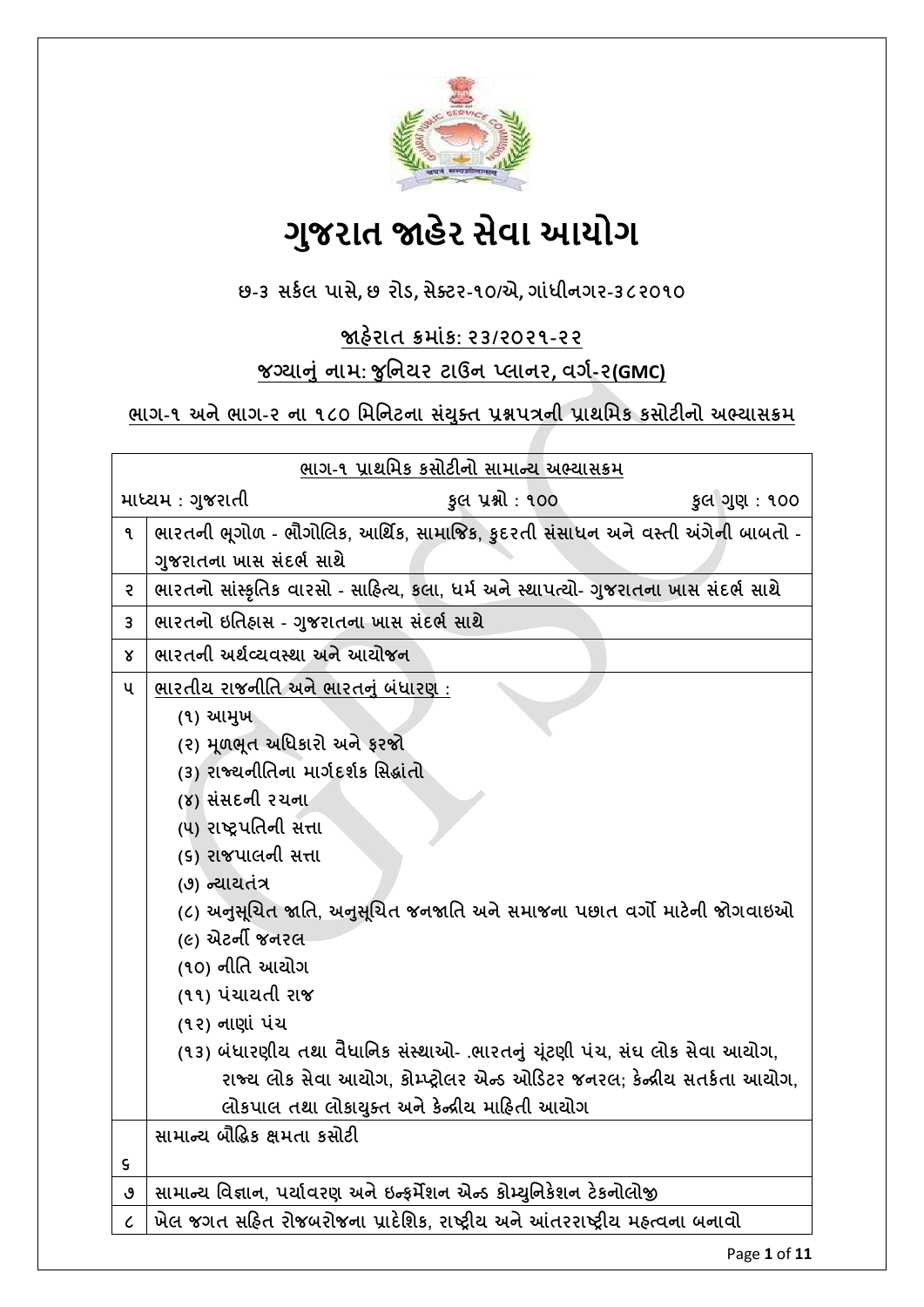| <b>Part-1 Syllabus of Preliminary Test</b><br>Advt. No.23/2021-22 |                                                                                                                                                                                                                                                                                                                                                                                                                                                                                                                                                                                                                                                                                                                                                     |  |  |  |
|-------------------------------------------------------------------|-----------------------------------------------------------------------------------------------------------------------------------------------------------------------------------------------------------------------------------------------------------------------------------------------------------------------------------------------------------------------------------------------------------------------------------------------------------------------------------------------------------------------------------------------------------------------------------------------------------------------------------------------------------------------------------------------------------------------------------------------------|--|--|--|
| Post: Junior Town Planner, Class- II, (GMC)                       |                                                                                                                                                                                                                                                                                                                                                                                                                                                                                                                                                                                                                                                                                                                                                     |  |  |  |
| Medium: Gujarati<br>Questions - 100<br><b>Total Marks-100</b>     |                                                                                                                                                                                                                                                                                                                                                                                                                                                                                                                                                                                                                                                                                                                                                     |  |  |  |
| $\mathbf{1}$                                                      | Geography of India-Physical, Economic, Social, Natural Resources and<br>population related topics- with special reference to Gujarat                                                                                                                                                                                                                                                                                                                                                                                                                                                                                                                                                                                                                |  |  |  |
| $\overline{2}$                                                    | Cultural heritage of India-Literature, Art, Religion and Architecture- with<br>special reference to Gujarat                                                                                                                                                                                                                                                                                                                                                                                                                                                                                                                                                                                                                                         |  |  |  |
| 3                                                                 | History of India with special reference to Gujarat                                                                                                                                                                                                                                                                                                                                                                                                                                                                                                                                                                                                                                                                                                  |  |  |  |
| 4                                                                 | <b>Indian Economy and Planning</b>                                                                                                                                                                                                                                                                                                                                                                                                                                                                                                                                                                                                                                                                                                                  |  |  |  |
| 5                                                                 | Indian Polity and the Constitution of India:<br>1. Preamble<br>2. Fundamental Rights and Fundamental Duties<br>3. Directive Principles of State Policy<br>4. Composition of Parliament<br>5. Powers of the President of India<br>6. Powers of Governor<br>7. Judiciary<br>8. Provisions for Scheduled Castes, Scheduled Tribes and backward<br>classes of the society<br>9. Attorney General<br>10.NITI Aayog<br>11. Panchayati Raj Institutions<br>12. Finance Commission<br>13. Constitutional and Statutory Bodies: Election Commission of India,<br>Union Public Service Commission, State Public Service Commission,<br>Comptroller and Auditor General; Central Vigilance Commission,<br>Lokpal and Lokayukta, Central Information Commission |  |  |  |
| 6                                                                 | <b>General Mental Ability</b>                                                                                                                                                                                                                                                                                                                                                                                                                                                                                                                                                                                                                                                                                                                       |  |  |  |
| 7                                                                 | General Science, Environment and Information & Communication<br>Technology                                                                                                                                                                                                                                                                                                                                                                                                                                                                                                                                                                                                                                                                          |  |  |  |
| 8                                                                 | Daily events of Regional, National and International Importance including<br><b>Sports</b>                                                                                                                                                                                                                                                                                                                                                                                                                                                                                                                                                                                                                                                          |  |  |  |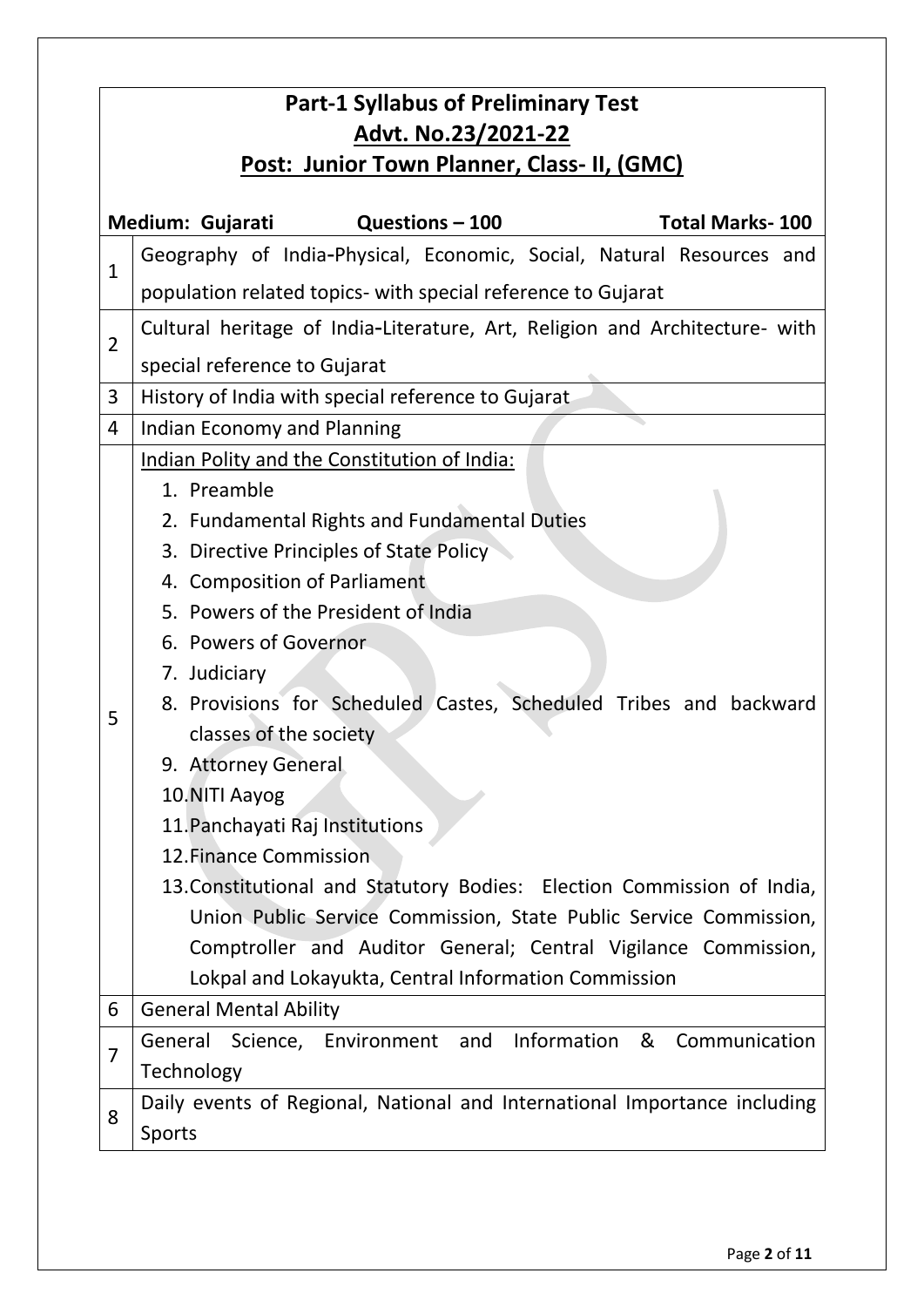# **Part-2 Syllabus of Concerned Subject for Preliminary Test**

#### **Advt. No.23/2021-22**

#### **Post: Junior Town Planner, Class- II, (GMC)**

**Marks – 200 Questions – 200 Medium - English**

#### **1. Planning History and Theory**

**Ancient and Medieval Cities in India:** Urbanization in the medieval period including a study of cities like Varanasi, Mohenjo-Daro, Harappa, Dholavira and Lothal; Chola dynasty sponsored famous towns like Thanjavur, Nagapattinam, Kanchipuram and Madurai;

**Mughal and Colonial Built Environment:** Mughals and Vijayanagara Kingdoms built grand cities like Shahjahanabad in the north and Hampi – the capital of Vijayanagara Kingdom in the south; Mughal towns and cities; City and regional planning during the British Raj involving cantonments, model towns, capital towns like New Delhi; Regional planning efforts involving development of port cities such as Bombay, Madras, Calcutta, etc.; Construction of railways, and road networks; The Portuguese port towns of Cochin, Cannanore, Goa, Daman and Diu. Contributions of scholars like Sir Patrick Geddes to Indian planning; Governance and planning legislation during the British period include a study of improvement trusts, municipalities, etc.

**Urban Theories:** Concentric Zone Theory, Sector Theory, and Multiple Nuclei Theory with a focus on the contributions of Robert E. Park, Louis Wirth, etc.; Land Use and Land Value Theory of William Alonso; From the world city to the global city.

**Theories of Planning:** Rational Planning Model; Advocacy Planning Model; Political Economy Model; Equity Planning Model; Radical Planning model; Collaborative Planning Theory.

#### **2. Planning Techniques**

**Scales and Preparation of Maps:** Maps as a representation of reality, Elements of Maps; Graphical, linear and areal scales, Notations involving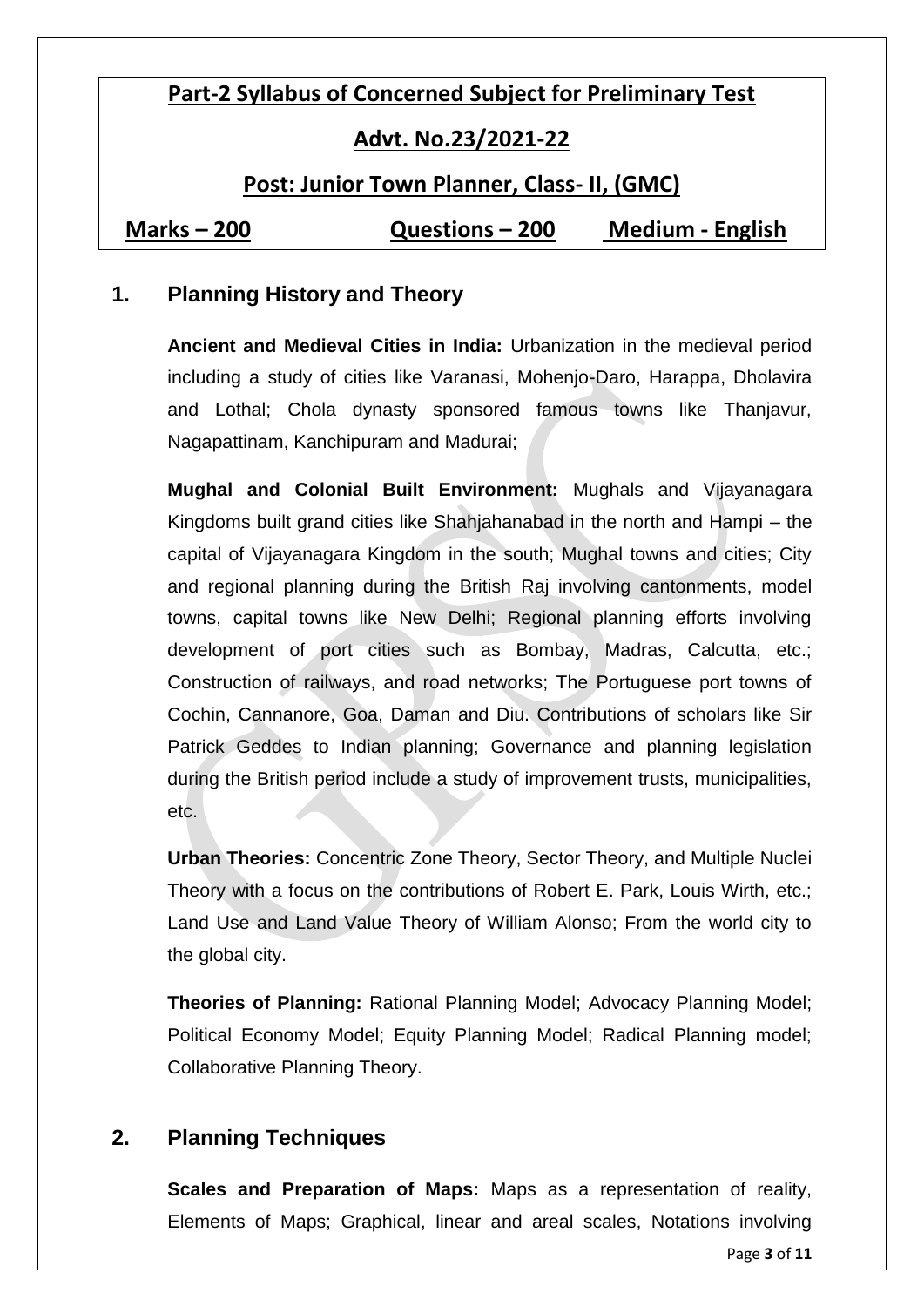basic discipline of maps; Measurement of areas; Learning to prepare base maps; Contents of base maps at various scales; Choice of appropriate scales for region and settlement level plans, town development plans, zonal development plans, layout plans.

**Data for Planning and Socio-Economic Surveys:** Data requirements for urban and regional planning; Sources of primary and secondary data; Quantitative and Qualitative methods of data collection, Validity and reliability of data, Questionnaire design, measurement scales and their applications, sampling techniques, types of socioeconomic surveys; Self-surveys, interviews, mailed questionnaires and observer participation, focus groups etc.

**Physical Surveys:** Techniques of conducting surveys for land use, building use, density, structural condition of buildings, heights of buildings, land utilization and physical features of land; Data requirements for various types of regional plans; Techniques for conducting regional surveys.

**Analysis and Presentation of Data:** Land suitability analysis, Land use classification, coding and analysis; residential and non-residential density patterns and their analyses; population and economic analysis. Tabulation of data, graphical presentation of data; Preparing pie diagrams, histograms, bar charts, normal, semi-log and double log graphs and their uses; colour, black and white presentation techniques; Understanding the discipline of illustrations and tables. Colour, black and white presentation techniques; Basic discipline of presenting illustrations; Presentation of spatial data, analysis and proposals.

#### **3. Transport Planning**

**Transport System:** Types and characteristics of transport systems; Determinants of transport demand; Planning norms and standards; Principles of transport infrastructure planning and design of roads and intersections, street infrastructure elements; Pedestrian and cyclist infrastructure; Parking facilities; and Principles of traffic management.

**Land use – Transport Integration:** Land use transport integration: definitions and concepts, land use transport cycle, importance of accessibility; Factors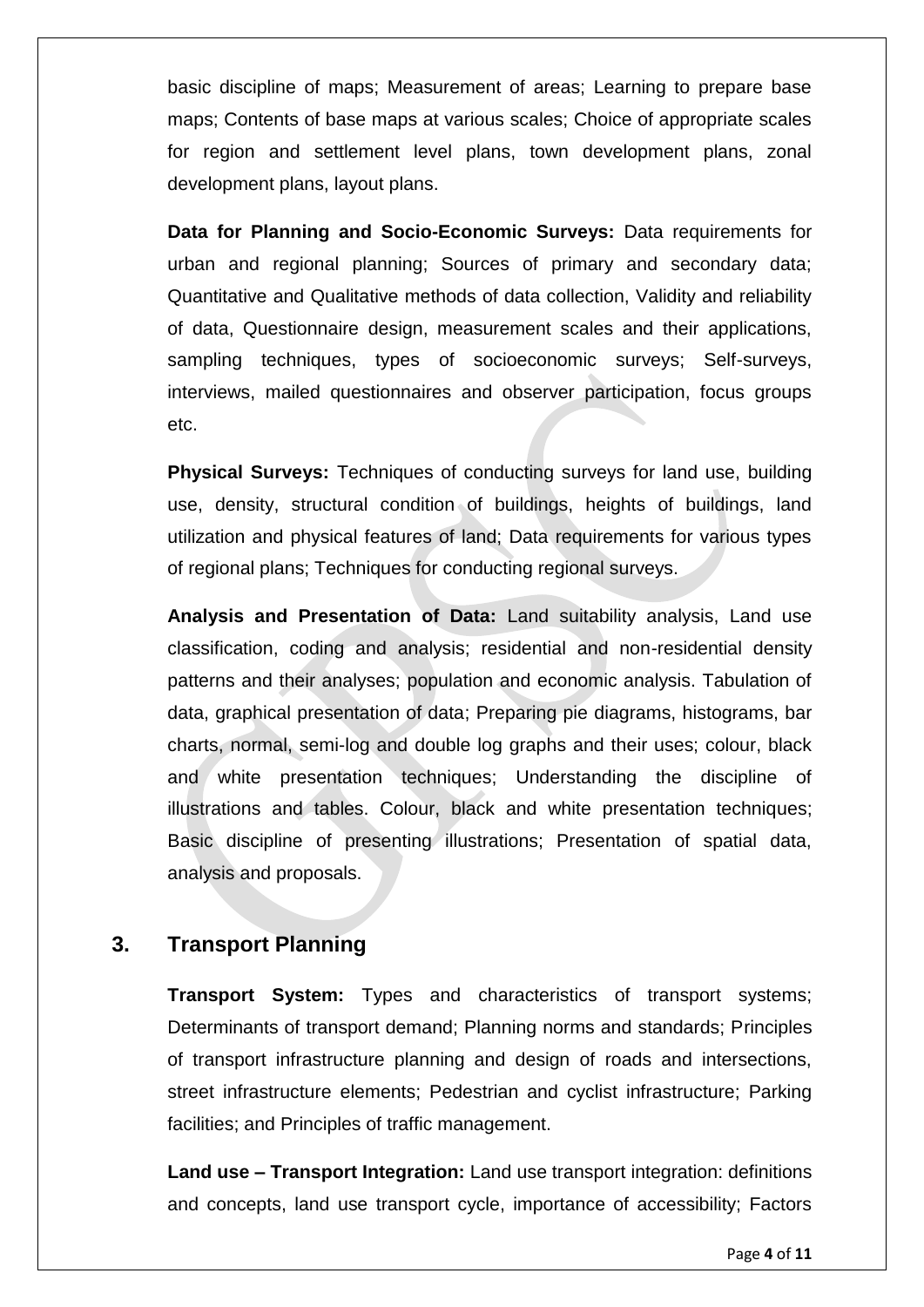affecting land use-transport integration, and tools for land use-transport integration; Key elements of integration; Integrating land use and transport in the planning process; Institutional integration and legal mechanisms for integration.

**Traffic Impact on Land Development:** Principles of traffic impact analysis, land development attributes, traffic generation rates of different land use; Land development impact on traffic congestion on road segments, intersections and parking, impact on public transportation, pedestrian traffic and safety.

**Transport Planning Policies and Projects:** Transport planning policies of central and state governments; Transit Oriented Development: Definition, concepts and key components; Principles of TOD, planning norms and standards of TOD, pre-requisites of TOD, financing of TOD projects, role of stakeholders; Golden Quadrilateral project, corridor development projects, expressway projects; Metro rail networks projects of urban and regional significance.

#### **4. Housing and Environment Planning**

**Problem of Housing:** Significance of housing in economic and social development; Basic Terms in housing, understanding concepts of Housing need, demand, supply and shortage; Housing data analysis from Census; Housing typologies; Housing development process; Nature of housing problem in urban and rural India, Public health issues in housing; Housing for the poor, houselessness in India, old housing.

**Housing Policy and Finance:** Evolution of housing policy in India, Role of the government and private sector in housing; housing programmes for the poor and night shelters; Examples of housing projects, Introduction to housing finance; Affordability and Cost of housing; Role of Financing organisation. Critical Review of Current housing programmes

**Ecosystem, Urban Ecosystem and Quantitative Ecology:** Eco-system and their relevance to environment, Impact of advanced agriculturemethods, urbanization and industrialization on nature; Pollution, types, sources, remedies; Urban ecosystem approach, evolution and significance;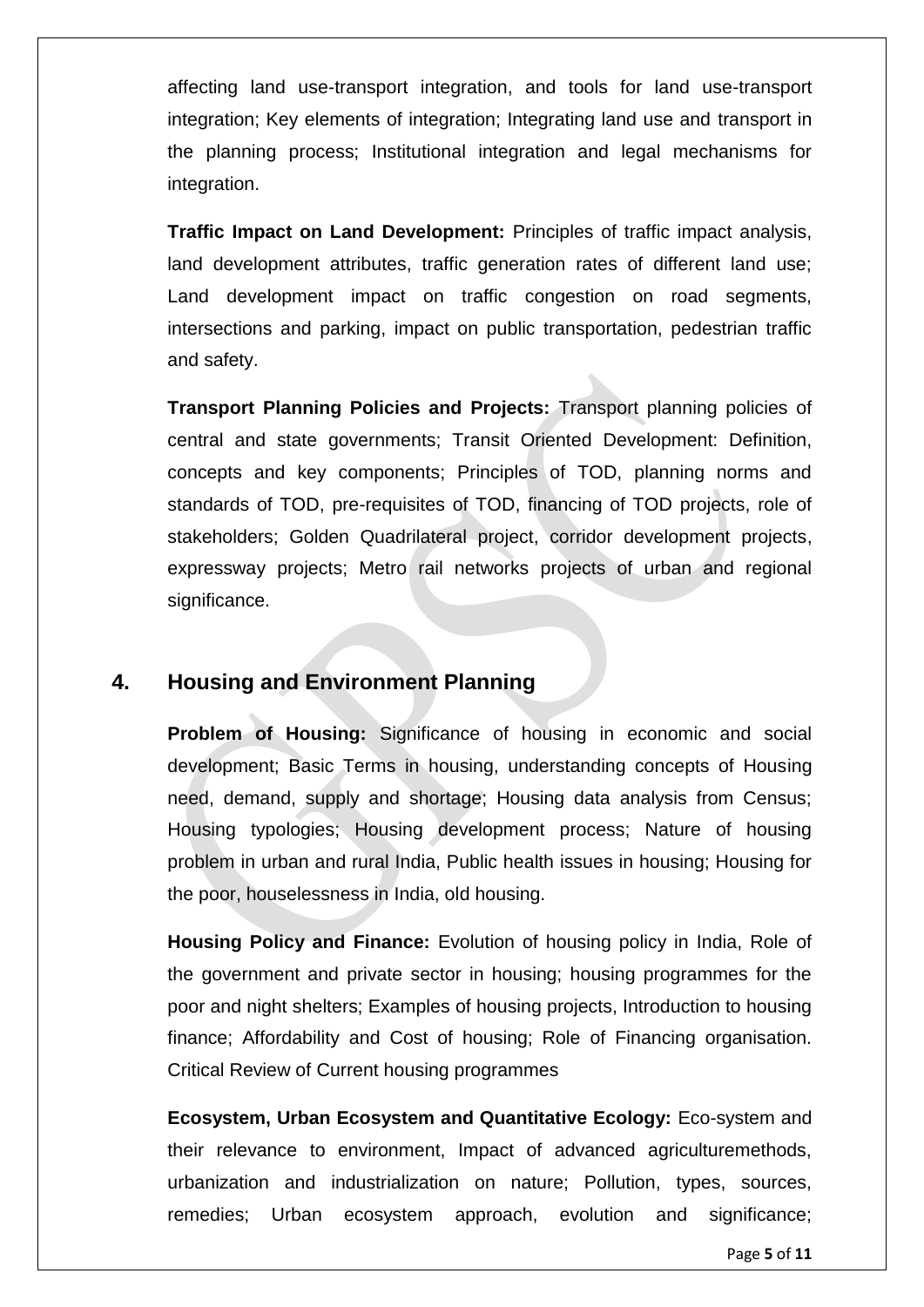Introduction to quantitative ecology, Identification of ecological parameters for planning at different levels, Site planning, Settlement planning, Regional planning. Data needs, formats for data collection Types of analysis required to evolve ecological parameters; Environmental impact assessment, Methods and their appraisal. preparation and analysis of resource inventories and resource matrices.

**Resource Planning and Management:** Finiteness of resources, examples of transfer from one resource to another in history in different parts of world; Development, utilization and conservation of resources, resource planning, integrated resource planning approach; Resource regions, their problems and potentials; Resource management, traditional and contemporary approaches. Resource development in India, some selected areas (energy, water, manpower, etc.); and Government's 8 missions under the National Action Plan on Climate Change.

#### **5. Metropolitan Regional Planning**

**Metropolitan Cities, Agglomerations and Regions:** Defining cities, metropolitan cities, mega cities, metropolitan agglomerations, conurbations, and metropolitan regions; Physical, economic and political structures of metropolitan regions; and Globalisation and extended metropolitan region; desakota model, and territoriality of rural-urban interactions.

**Metropolitan Regional Planning:** Theories about the evolution of metropolitan regions; Techniques for the delineation metropolitan regions; Approaches to preparing metropolitan regional plans; Organizations involved in the planning of metropolitan regions; Implementation of regional plans in India.

**Perpherialization of Metropolitan Regions:** Nature and causes of development in the peripheral areas of metropolitan regions; Actors involved in the development in the peripheral areas; Role of the private sector in the development of peripheral areas.

**Peripheral Development and Physical Environment:** Environmental assets in peripheral areas of metropolitan regions and their uses; Condition and status of forests, water bodies, etc.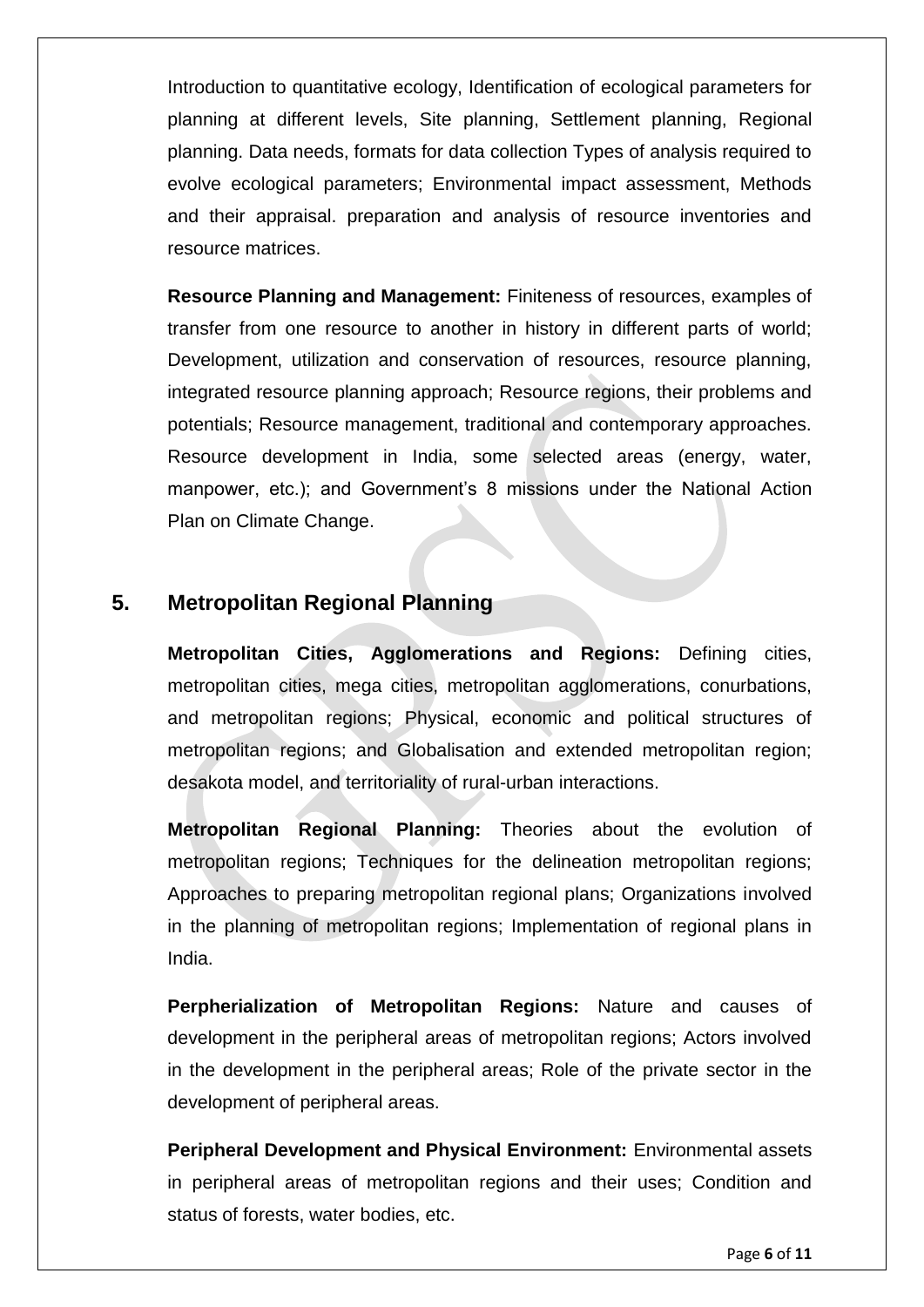#### **6. Infrastructure Planning**

**Water Supply System:** Water supply systems and networks, and network mapping; Water sources, quality and quantity requirements, and water requirement for various land uses; Factors affecting water demand; Storage facilities and distribution systems; Rain water harvesting systems and locational criteria, implications on land use and density of water harvesting system; Innovative Methods and successful urban water supply system practices; Water programmes and policies.

**Sanitation and Sewerage System and Storm Water Drainage:** General considerations and principle of sanitation and sewerage systems; Sewagedisposal and treatment methods; Characteristics of waste water, industrial pollutants and their affects; Open defecation; Manual scavenging; Innovative approaches of sewage disposal in urban areas and low cost appropriate technologies for sanitation; Strom water drainage networks, and network mapping; Estimations of sewer generation and network requirements; Elements of Solid Waste Management, Classification and Characteristics of Solid Wastes; Methods for Solid waste Collection, Storage, transportation and disposal; Processing and Treatment of Solid Wastes; Land Filling methods of Solid Waste Management.

**Social Infrastructure:** Social infrastructure typologies; Planning norms and space standards for education, health, recreation and socio-cultural facilities; Amenities for urban and rural settlements; Significance of education and health infrastructure in planning; Locating education and health facilities; Understanding scalogram and other techniques.

**Policies, Programmes and Projects:** Understanding prevalent policies, projects and missions, for example, JnNURM, AMRUT, HRIDAY, Smart Cities Mission, etc.; Norms and standards for different types of infrastructure; Nature and content of infrastructure in development plans at different geographical levels; Making assessment of infrastructure requirements in plans.

### **7. Urban and Regional Governance**

**Evolution of Urban and Regional Governance:** Comprehending governance; History of governance of urban and regional after 1947;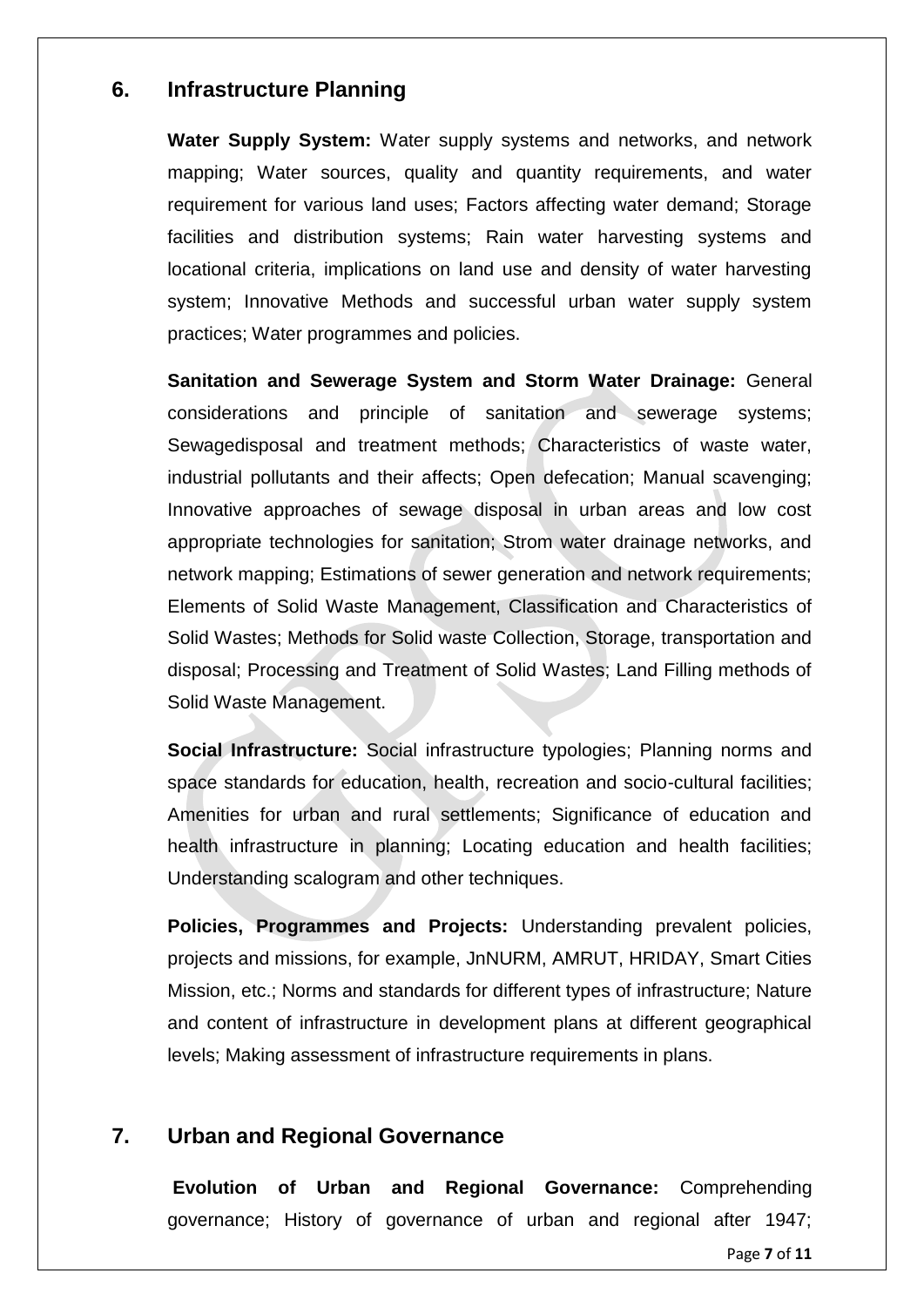Organizations involved in planning, development and management of urban and rural areas; Present status of urban and regional governance in India.

**Devolution of Local Government:** Need for decentralization and devolution of powers from state governments to local government; District Planning Committees and Metropolitan Planning Committees; Current position of implementation of 73rd and 74th amendment acts.

**Coproduction: Role of the Third Sector:** Shift from government to governance; Context of governance for greater involvement of the private sector; Ideas of good governance; Public private partnerships; Role of global players such as the World Bank, IMF, Asian Development Bank, the private sector, INGOs, NGOs, CBOs.

**Land Administration and Management:** Models of land assembly in India - Bulk land acquisition, land reconstitution, etc.; Land administration and management; Understanding maps of land records; Methods of keeping land records in urban and rural areas.

#### **8. Risk, Disaster Mitigation and Management**

**Basic Concepts of Disaster Management:** Disaster: Definitions, concepts, types and perceptions; Recent initiatives at national and state level; Kyoto Framework of disaster mitigation and management; Paris agreements; Disaster management policy at the national and state levels; Disaster management statutes at national and state levels.

**Disaster Management Mechanisms:** Disaster management mechanisms at national, state and district levels; Select global practices; Disaster and development; Development plans and disaster management plans; Roles played in disaster management by INGOs, NGOs, CBOs and armed forces; and Community Based Disaster Preparedness.

**Disaster Risk Mitigation:** Natural Disasters: cyclones, floods, earthquakes, landslides etc.; Disaster as a physical phenomenon, causes and consequences of mitigation and management practices; Risks' mitigation strategies in development plans inclusive of industrial, chemical and biological disasters; Land use planning, building bye laws and disaster safe construction practices.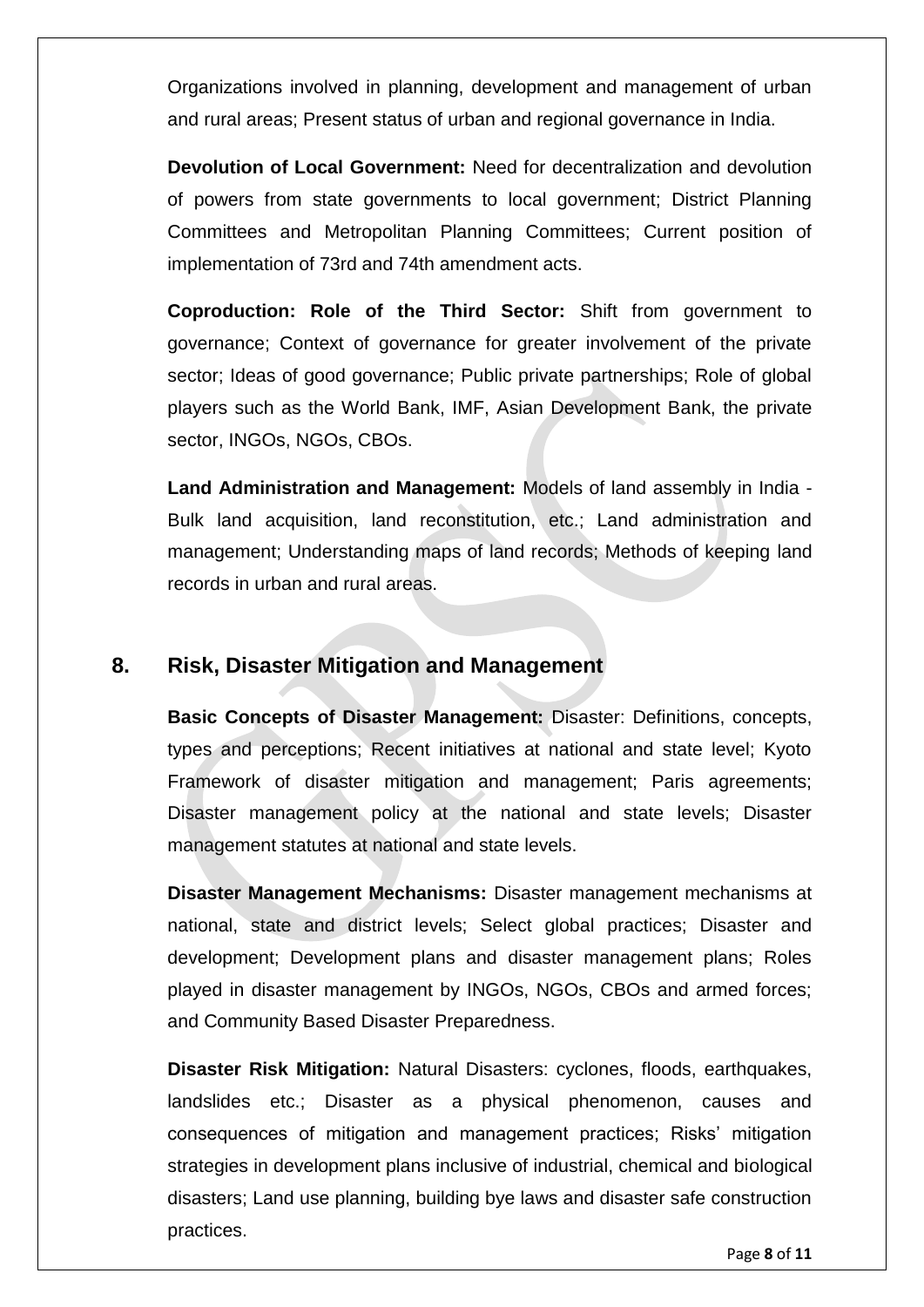**Disaster Preparedness and Post Disaster Management:** Forecasting and early warning systems for various types of disasters; Role of communication and information technologies in disaster management; Disaster education and awareness; Case studies on natural disasters; Climate change and its implications in disaster mitigation; Post-disaster management including rehabilitation and reconstruction of disaster affected areas; Safe hill area development guidelines and coastal zone regulations for safe habitation.

#### **9. Planning Legislation**

**Concept of Law:** Sources of law (custom, legislation and precedent); meaning of the term of law, legislation, ordinance, bill, act, regulations and bye-laws; significance of law and its relationship to urban planning; benefits of statutory backing for planning schemes.

**Indian Constitution:** Concepts and contents of Indian Constitution; Rights and their implication on planning; Fundamental provisions regarding property rights; evolution of planning legislation and overview of legal tools connected with urban planning and development; model town planning laws.

**Statutory Framework for Planning and Development Law: Evolution of** town planning legislation, town planning laws, town planning as a state subject, 73rd and 74th amendment and its implications for planning law, current amendments in planning and development laws.

**Planning law and its interface with other laws affecting development:**  Current laws related to environment, heritage, housing, real estate, property law and their interaction with planning law; PPP and contract laws; any other Acts relevant at a particular time, for example, special investment region acts model community participation law.

**Acts and Policies:** Gujarat Town Planning and Urban Development Act, 1976 and Rules, 1979; Gujarat Infrastructure Development Act, 1999; The Real Estate (Regulation and Development) Act, 2016; Land Acquisition Rehabilitation and Resettlement Act, 2013; Land Acquisition Act, 1894; Policies and programs of Ministry of Housing and Urban Affairs (MOHUA).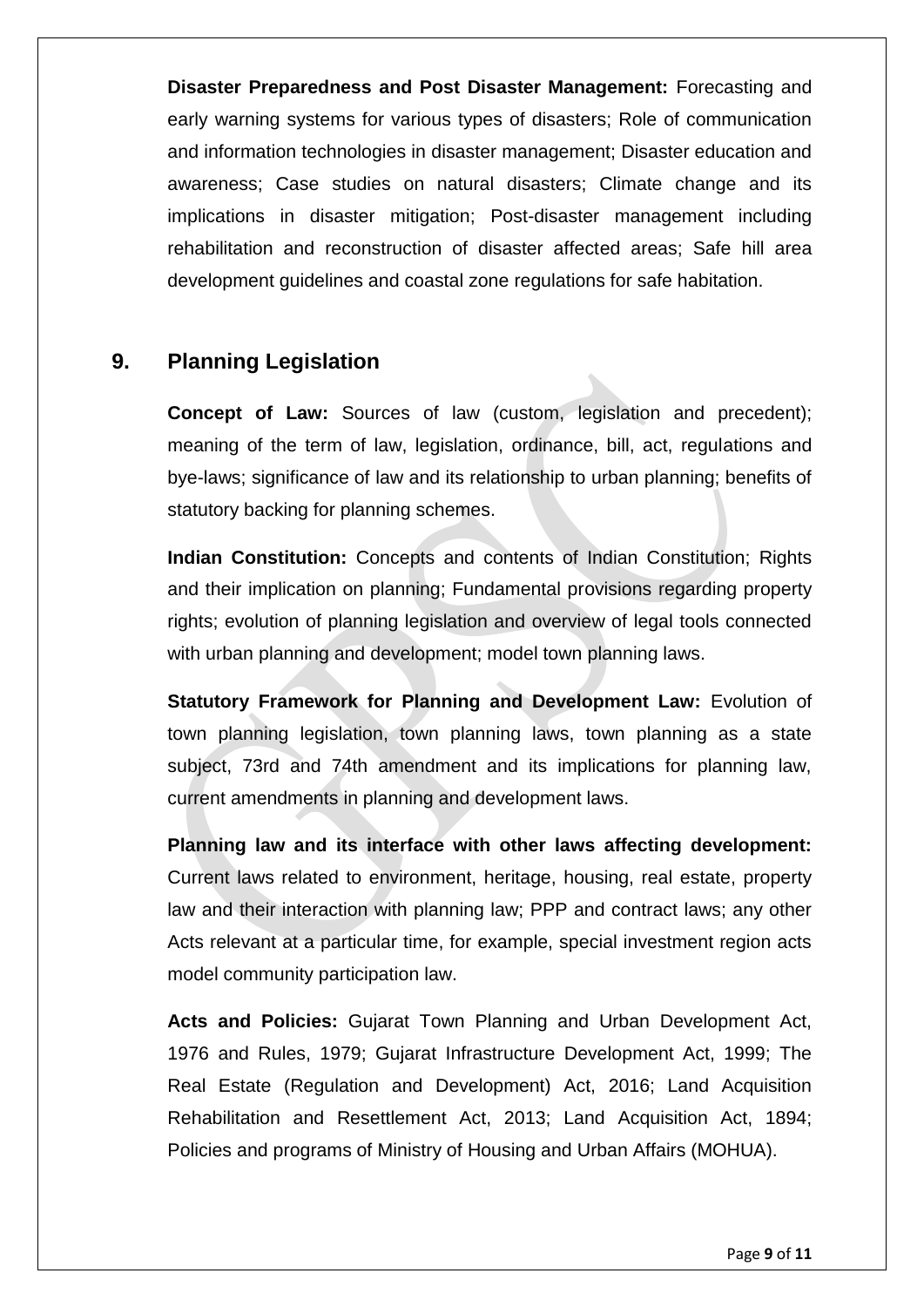#### **10. Project Planning and Management**

Project planning, Project Formulation and Appraisal, Project Management and Implementation, Project Evaluation and Monitoring, Regulatory Frameworks Governing Projects, National Rehabilitation and Resettlement Policy (2007) - Social Impact mitigation; National Environmental Policy (2006) – Environmental Impact Assessment (EIA) and Environmental Management Plan (EMP).

### **11. Urban and Regional Planning in India**

**What is Planning and who are the Planners:** Various meanings of the term planning, distinction between land use planning and spatial planning; Goals and objectives of planning, orthodoxies of planning; Planning at various spatial scales; Planning challenges; Planners and their different roles.

**History of Planning before 1991:** Planning in the central Five Year Plans; Planning guidelines: Urban Plans Formulation and Implementation (URDPFI) Guidelines 1996; Story of master plan preparation and their implementation or lack of it; Planning institution building prior to 1990s; Programmes for planning like IDSMT, etc.

**Current Nature of Planning:** Mission mode planning versus plan based planning, JNNURM, SEZs, SCM; Planning in a globalised and networked India; Planning Guidelines: Urban and Regional Development Plans Formulation and Implementation (URDPFI) Guidelines, 2015, Shyama Prasad Mukherji Rurban Mission, 2016; Sustainable Development goals and their relationship with spatial planning.

**Plans and Policies:** Types, substance and dimensions of various kinds of development plans; Rethinking about development plans; need of development plans; Planning policies versus economic policies; Politics and spatial planning; Spatial plans for rural settlements; Integration of spatial and economic plans.